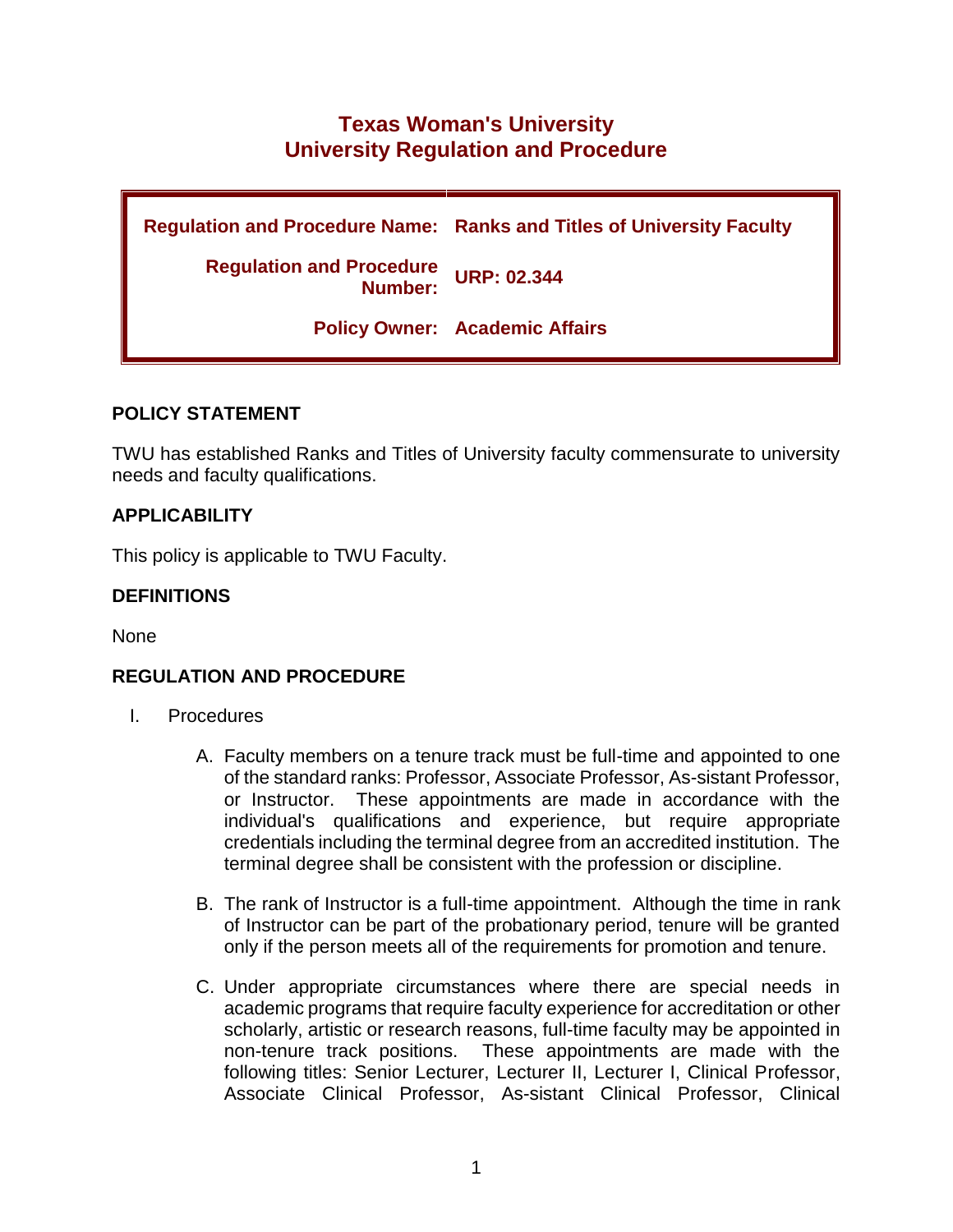Instructor, Research Pro-fessor, Associate Research Professor, Assistant Research Professor, Artist-in-Residence or Scholar-in-Residence.

- D. In addition the University may employ part and full-time faculty on a temporary basis as non-tenure track appointments in Visiting roles. These appointments are made with a title such as Visiting Assistant Professor.
- E. All tenure-track appointments are expected to be full-time and salaried unless an exception is granted. All other titles in the series may be full-time or part-time, salaried or non-salaried.
- II. Descriptions of Ranks and Titles of University Faculty
	- A. Instructor (probationary appointment/tenure track)
		- 1. Tenure will not be granted while person holds this rank; ABD or lacks only defense or official conferring of appropriate degree
		- 2. Duties: Teaching; Research/Creative Activities; Service
	- B. Assistant Professor (probationary appointment/tenure track)
		- 1. Appropriate terminal degree in field
		- 2. Duties: Teaching; Research/Creative Active; Service
	- C. Professor (probationary appointment/tenure track)
		- 1. Appropriate terminal degree in field
		- 2. Duties: Teaching; Research/Creative Activities; Service
	- D. Lecturer I (does not earn tenure)
		- 1. Master's degree; occasionally only a baccalaureate degree in certain fields plus appropriate experience
		- 2. Duties: Teaching and appropriate scholarship and service outlined in URP 02.342: Faculty Promotion and Tenure.
	- E. Lecturer II (does not earn tenure)
		- 1. Master's degree and meritorious service in rank of Lecturer I for at least four years
		- 2. Duties: Teaching and appropriate scholarship and service outlined in URP 02.342: Faculty Promotion and Tenure.
	- F. Senior Lecturer (does not earn tenure)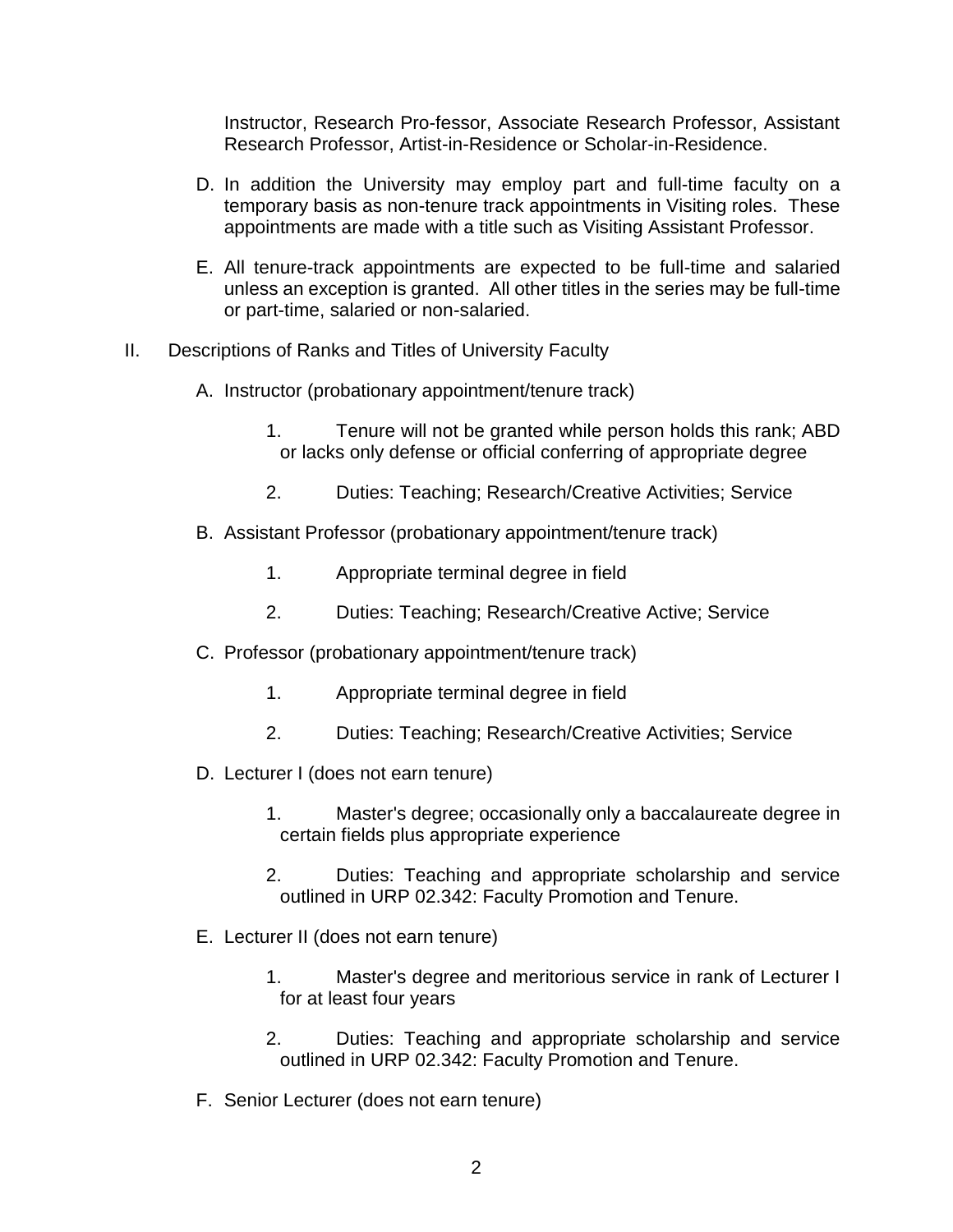- 1. Master's degree and meritorious service in rank of Lecturer II for at least four years
- 2. Duties: Teaching and appropriate scholarship and service outlined in URP 02.342: Faculty Promotion and Tenure.
- G. Clinical Instructor (does not earn tenure)
	- 1. Normally a Master's degree; occasionally a baccalaureate degree plus appropriate experience; entry level appointment in fields such as Dental Hygiene, Nutrition, Nursing, Physical Therapy, Occupational Therapy, and other clinical areas
	- 2. Duties: Clinical/Laboratory Teaching and appropriate scholarship and service outlined in URP 02.342: Faculty Promotion and Tenure.
- H. Assistant Clinical Professor (does not earn tenure)
	- 1. Master's degree and significant experience
	- 2. Duties: Clinical/Laboratory Teaching and appropriate scholarship and service outlined in URP 02.342: Faculty Promotion and Tenure.
- I. Associate Clinical Professor (does not earn tenure)
	- 1. Doctoral degree preferred and/or significant experience
	- 2. Duties: Clinical/Laboratory Teaching and appropriate scholarship and service outlined in URP 02.342: Faculty Promotion and Tenure.
- J. Clinical Professor (does not earn tenure)
	- 1. Doctoral degree preferred and significant experience
	- 2. Duties: Clinical/Laboratory Teaching
- K. Assistant Research Professor (does not earn tenure)
	- 1. Doctoral degree; entry level appointment for a person whose principal assignment is research
	- 2. Duties: Research
- L. Associate Research Professor (does not earn tenure)